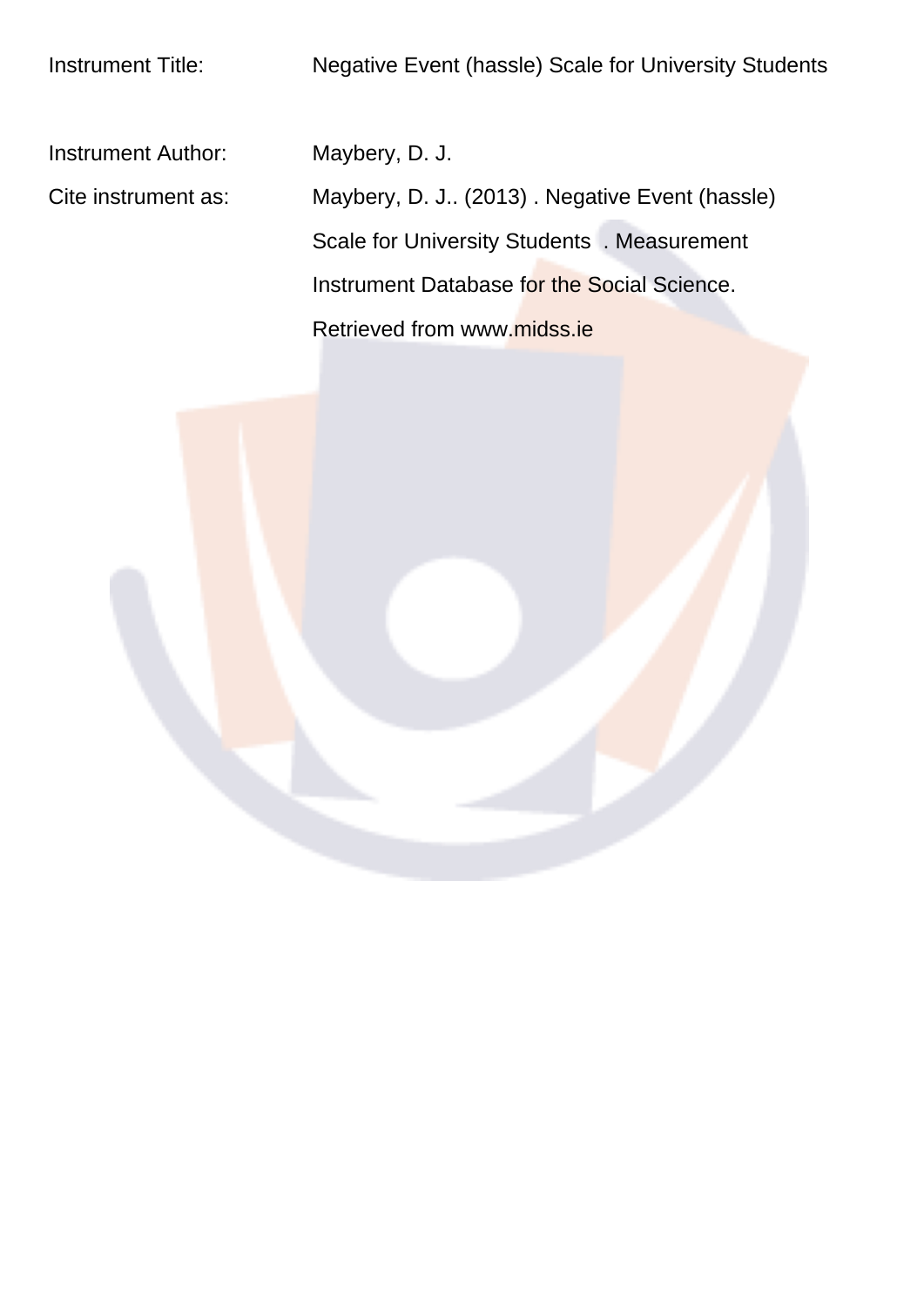## **Negative Event Scale**

You are asked to think about the negative events (hassles) that you have *experienced in the last month*. Negative daily events are the small day to day happenings that lead people to feel hassled. From such events people can feel distressed, upset, guilty or scared. Negative events can also lead to people feeling hostile, irritable, nervous, afraid, ashamed or frustrated.

Below are a list of items that can be negative events. For each item, consider first, if the event occurred during the last month and then how hassled you felt. Circle  $\theta$  if it did not occur, 1 if the event occurred but you did not experience any hassle, 2 if it occurred and was a little of a hassle, 3 if it occurred and was somewhat of a hassle, 4 if it occurred and was a lot of a hassle, and circle 5 if the event occurred and was an extreme hassle.

Please remember that it is important that you.

| circle one number for each item even if there was no hassle<br>$\ast$                                                          |                                                                                                                                                                                                                                                               |                  |              |                |                |                |   |
|--------------------------------------------------------------------------------------------------------------------------------|---------------------------------------------------------------------------------------------------------------------------------------------------------------------------------------------------------------------------------------------------------------|------------------|--------------|----------------|----------------|----------------|---|
| consider each item with only the last month in mind.<br>$\ast$                                                                 |                                                                                                                                                                                                                                                               |                  |              |                |                |                |   |
| How much of a hassle was this negative event?                                                                                  | $0 = Did not occur$<br>$1 =$ Event occurred but there was no hassle<br>$2=$ Event occurred and a little of a hassle<br>3= Event occurred and somewhat of a<br>hassle<br>$4=$ Event occurred and a lot of a hassle<br>5 = Event occurred and an extreme hassle |                  |              |                |                |                |   |
| In the last month                                                                                                              |                                                                                                                                                                                                                                                               |                  |              |                |                |                |   |
| <b>Problems with Friends</b><br>1. Negative feedback from your friend/s                                                        |                                                                                                                                                                                                                                                               | $\boldsymbol{0}$ | $\mathbf{1}$ | $\overline{2}$ | 3              | $\overline{4}$ | 5 |
| 2. Negative communication with friend/s                                                                                        |                                                                                                                                                                                                                                                               | $\mathbf{0}$     | $\mathbf{1}$ | $\overline{2}$ | 3              | $\overline{4}$ | 5 |
| 3. Conflict with a friend/s                                                                                                    |                                                                                                                                                                                                                                                               | $\boldsymbol{0}$ | $\mathbf{1}$ | $\overline{2}$ | 3              | $\overline{4}$ | 5 |
| 4. Disagreement (including arguments) with a friend/s                                                                          |                                                                                                                                                                                                                                                               | $\overline{0}$   | $\mathbf{1}$ | $\overline{2}$ | $\overline{3}$ | $\overline{4}$ | 5 |
| Problems with your Spouse/partner (boy/girl friend)<br>5. Negative communication with your spouse/partner (boy/girl<br>friend) |                                                                                                                                                                                                                                                               | $\boldsymbol{0}$ | $\mathbf{1}$ | $\overline{2}$ | 3              | $\overline{4}$ | 5 |
| 6. Conflict with spouse/partner (boy/girl friend)                                                                              |                                                                                                                                                                                                                                                               | $\overline{0}$   | $\mathbf{1}$ | $\overline{2}$ | 3              | $\overline{4}$ | 5 |
| 7. Disagreement (including arguments) with spouse/partner (boy/girl<br>friend)                                                 |                                                                                                                                                                                                                                                               | $\overline{0}$   | $\mathbf{1}$ | $\overline{2}$ | 3              | $\overline{4}$ | 5 |
| 8. Rejection by your spouse/partner (boy/girl friend)                                                                          |                                                                                                                                                                                                                                                               | $\boldsymbol{0}$ | $\mathbf{1}$ | $\overline{2}$ | 3              | $\overline{4}$ | 5 |
| 9. Your spouse/partner (boy/girl friend) let you down                                                                          |                                                                                                                                                                                                                                                               | $\mathbf{0}$     | $\mathbf{1}$ | $\overline{2}$ | $\overline{3}$ | $\overline{4}$ | 5 |
| Work<br>10. The nature of your job/work (if employed)                                                                          |                                                                                                                                                                                                                                                               | $\boldsymbol{0}$ | $\mathbf{1}$ | $\overline{2}$ | 3              | $\overline{4}$ | 5 |
| 11. Your work load                                                                                                             |                                                                                                                                                                                                                                                               | $\boldsymbol{0}$ | $\mathbf{1}$ | $\overline{2}$ | 3              | 4              | 5 |
| 12. Meeting deadlines or goals on the job                                                                                      |                                                                                                                                                                                                                                                               | $\boldsymbol{0}$ | $\mathbf{1}$ | $\overline{2}$ | 3              | $\overline{4}$ | 5 |
| 13. Use of your skills at work                                                                                                 |                                                                                                                                                                                                                                                               | $\mathbf{0}$     | $\mathbf{1}$ | $\overline{2}$ | 3              | $\overline{4}$ | 5 |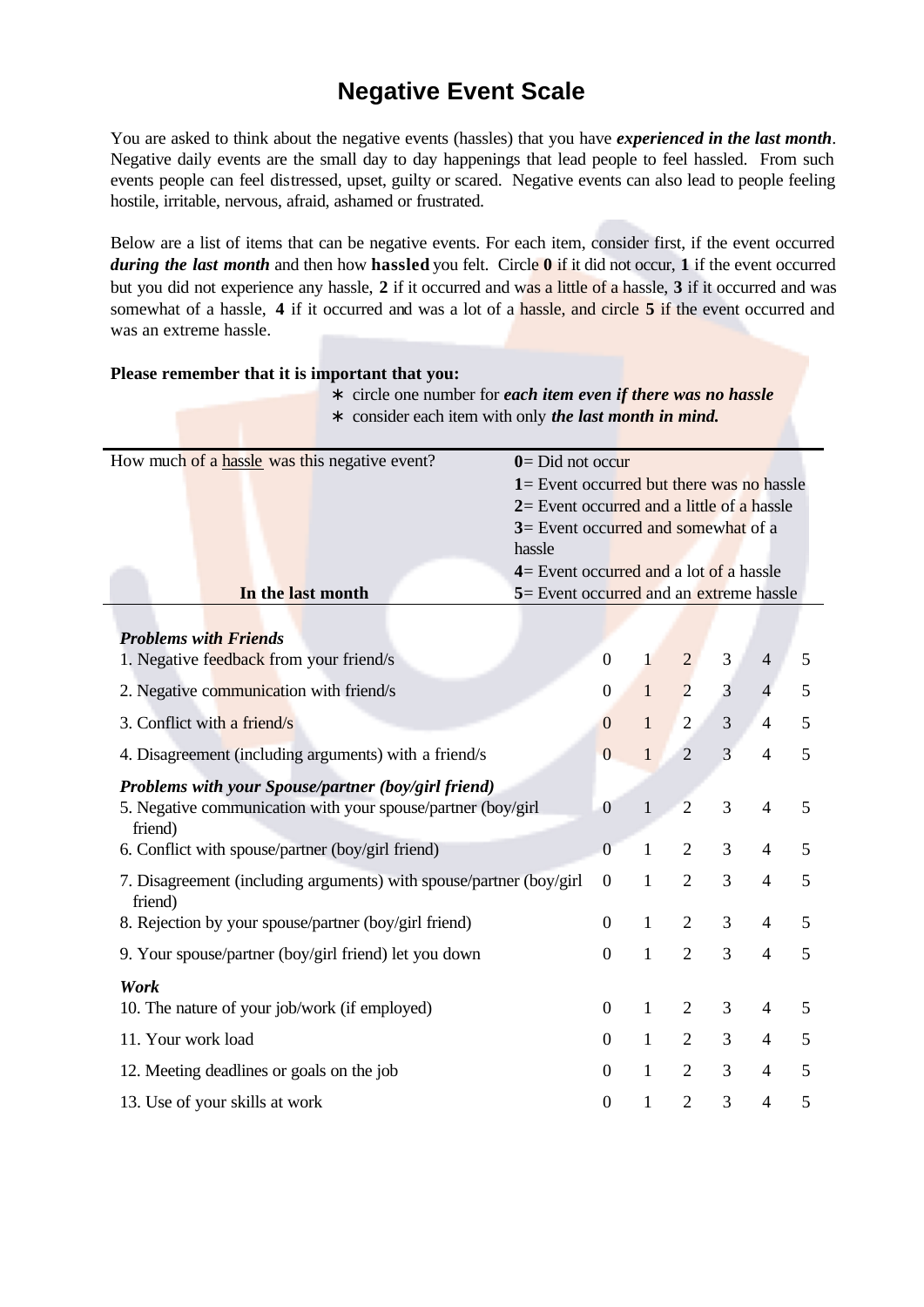| How much of a hassle was this negative event? | $0 = Did not occur$                          |
|-----------------------------------------------|----------------------------------------------|
|                                               | $1 =$ Event occurred but there was no hassle |
|                                               | $2=$ Event occurred and a little of a hassle |
|                                               | $3=$ Event occurred and somewhat of a hassle |
|                                               | $4=$ Event occurred and a lot of a hassle    |
| In the last month                             | 5 = Event occurred and an extreme hassle     |

| <b>Money</b>                                                                                                          |                  |              |                |                |                          |   |
|-----------------------------------------------------------------------------------------------------------------------|------------------|--------------|----------------|----------------|--------------------------|---|
| 14. Not enough money for necessities (e.g. food, clothing, housing,<br>health care, taxes, insurance, etc)            | $\overline{0}$   | $\mathbf{1}$ | $\overline{2}$ | 3              | 4                        | 5 |
| 15. Not enough money for education                                                                                    | $\mathbf{0}$     | $\mathbf{1}$ | $\overline{2}$ | 3              | $\overline{4}$           | 5 |
| 16. Not enough money for emergencies                                                                                  | $\boldsymbol{0}$ | $\mathbf{1}$ | $\overline{2}$ | 3              | $\overline{4}$           | 5 |
| 17. Not enough money for extras (e.g. entertainment, recreation,<br>vacations, etc).<br><b>Problems with Children</b> | $\boldsymbol{0}$ | $\mathbf{1}$ | $\overline{2}$ | $\overline{3}$ | $\overline{4}$           | 5 |
| 18. Negative communication with your child(ren)                                                                       | $\boldsymbol{0}$ | $\mathbf{1}$ | $\overline{2}$ | 3              | $\overline{4}$           | 5 |
| 19. Conflict with your child(ren)                                                                                     | $\theta$         | $\mathbf{1}$ | $\overline{2}$ | 3              | $\overline{4}$           | 5 |
| 20. Disagreement (including arguments) with your child(ren)                                                           | $\boldsymbol{0}$ | $\mathbf{1}$ | $\overline{2}$ | $\overline{3}$ | 4                        | 5 |
| Course<br>21. Your study load                                                                                         | $\boldsymbol{0}$ | $\mathbf{1}$ | $\mathbf{2}$   | 3              | $\overline{\mathcal{L}}$ | 5 |
| 22. Study/course deadlines                                                                                            | $\boldsymbol{0}$ | $\mathbf{1}$ | $\overline{2}$ | 3              | $\overline{4}$           | 5 |
| 23. Time pressures                                                                                                    | $\overline{0}$   | 1            | $\sqrt{2}$     | 3              | $\overline{4}$           | 5 |
| 24. Problems getting assignments/essays finished                                                                      | $\boldsymbol{0}$ | $\mathbf{1}$ | $\overline{2}$ | 3              | $\overline{4}$           | 5 |
| <b>Problems with Teachers/Lecturers</b>                                                                               |                  |              |                |                |                          |   |
| 25. Negative communication with teacher/s, lecturer/s                                                                 | $\boldsymbol{0}$ | $\mathbf{1}$ | $\overline{2}$ | $\mathfrak{Z}$ | $\overline{4}$           | 5 |
| 26. Negative feedback from teacher/s, lecturer/s                                                                      | $\overline{0}$   | $\mathbf{1}$ | $\overline{2}$ | 3              | $\overline{4}$           | 5 |
| 27. Conflict with teacher/s, lecturer/s                                                                               | $\boldsymbol{0}$ | $\mathbf{1}$ | $\overline{2}$ | 3              | 4                        | 5 |
| 28. Disagreement (including arguments) with your teacher/s,<br>lecturer/s                                             | $\boldsymbol{0}$ | $\mathbf{1}$ | $\overline{2}$ | $\overline{3}$ | $\overline{4}$           | 5 |
| <b>Problems with Parents or Parents-in-law</b><br>29. Negative communication with your parents or parents-in-law      | $\mathbf{0}$     | $\mathbf{1}$ | $\overline{2}$ | 3              | 4                        | 5 |
| 30. Conflict with your parents or parents-in-law                                                                      | $\mathbf{0}$     | $\mathbf{1}$ | $\overline{2}$ | 3              | 4                        | 5 |
| 31. Disagreement (including arguments) with parents or parents-in-                                                    | $\overline{0}$   |              | $\overline{2}$ | 3              | 4                        | 5 |
| law                                                                                                                   |                  |              |                |                |                          |   |
| 32. Negative feedback from your parents or parents-in-law                                                             | $\boldsymbol{0}$ | $\mathbf{1}$ | $\overline{2}$ | 3              | 4                        | 5 |
| <b>Problems with other Students</b><br>33. Negative communication with other student/s                                | $\theta$         | $\mathbf{1}$ | $\overline{2}$ | 3              | 4                        | 5 |
| 34. Conflict with other student/s                                                                                     | $\boldsymbol{0}$ | $\mathbf{1}$ | $\overline{2}$ | $\mathfrak{Z}$ | $\overline{4}$           | 5 |
| 35. Disagreement (including arguments) with other student/s                                                           | $\mathbf{0}$     | $\mathbf{1}$ | $\overline{2}$ | 3              | 4                        | 5 |
| 36. Doing things with other student/s                                                                                 | $\boldsymbol{0}$ | $\mathbf{1}$ | $\overline{2}$ | $\mathfrak{Z}$ | $\overline{4}$           | 5 |
|                                                                                                                       |                  |              |                |                |                          |   |